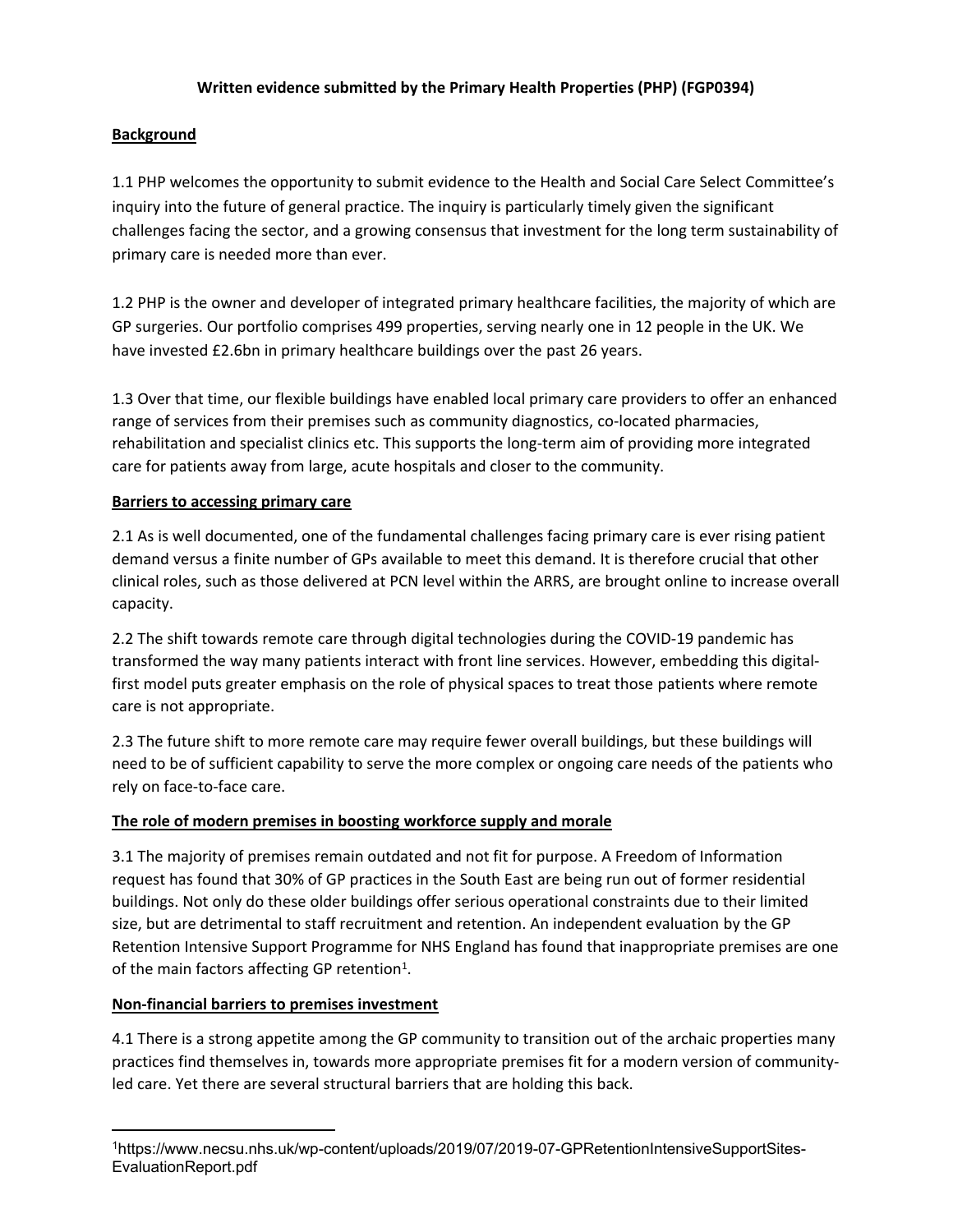4.2 The GP partnership model involves incoming partners to assume responsibility for the leasehold of premises, with ongoing rent reimbursement provided by NHS England. A shift towards more flexible working and contracting arrangements within the GP workforce has meant that many clinicians are reluctant to assume longer-term responsibility for leaseholds where there is a possibility they will be left with sole liability for a property when other GP partners have left the partnership and incoming partners may be difficult to find.

4.3 Despite a desire to move into more suitable premises many GPs are reluctant to take the longerterm occupational leases that are required to deliver modern buildings without knowing who will take them on when they retire. This issue is what is referred to 'last GP standing' and acts as a major handbrake on new premises development.

# **Enabling the success of PCNs**

5.1 The critical success factor in PCNs delivering a multidisciplinary community-led model of care is having the appropriate facilities in which to accommodate an expanded set of primary care roles. However, as recently noted by the British Medical Association<sup>2</sup>, without significant investment in the primary care estate many PCNs will simply not be able to accommodate this expanded set of clinical roles, and therefore make it harder for patients to access care. It has been found that smaller practices, which are particularly likely to struggle to find space for additional PCN staff, are more likely to be in more deprived areas<sup>3</sup> and therefore exacerbate inequalities.

5.2 A prime example of premises investment enabling local practices to become integrated providers is our recent development in Eastbourne. This has enabled the four component practices of a local PCN to come together under one roof in a modern purpose built premises that includes specific PCN accommodation to deliver enhanced services to patients. This includes an MSK clinic and wider range of community diagnostics alongside regular primary care that would have been impractical to deliver without appropriate facilities.

## **Recommendations**

6.1 Despite the clear enabling role of flexible estate in delivering integrated care, the Government faces hard decisions in how to fund infrastructure investment as the country faces historic levels of public debt.

6.3 For a fraction of the NHS budget, a dedicated primary care investment programme could see the development of up to 750 new, and refurbished, such primary care centres across the UK. These centres would reach between 12 to 18 million people and can be delivered more quickly than hospitals, allowing the Government to rapidly level up healthcare provision across all regions and nations of the UK.

This programme would require a £200-300m a year commitment from Government to cover rental costs (independently set by the District Valuer, an agency of HMRC) which would unlock between £3-5bn of development. This rental represents only 0.19-0.23% of NHS England's revenue budget for 2020-21, yet offers truly transformational potential for the way healthcare is delivered across the country.

<sup>2</sup>https://www.gponline.com/gp-premises-need-major-investment-let-pcns-recruit-warnsbma/article/1708204

<sup>&</sup>lt;sup>3</sup>Health Foundation, Comparing practices in areas of high and low socioeconomic deprivation in England, 2020